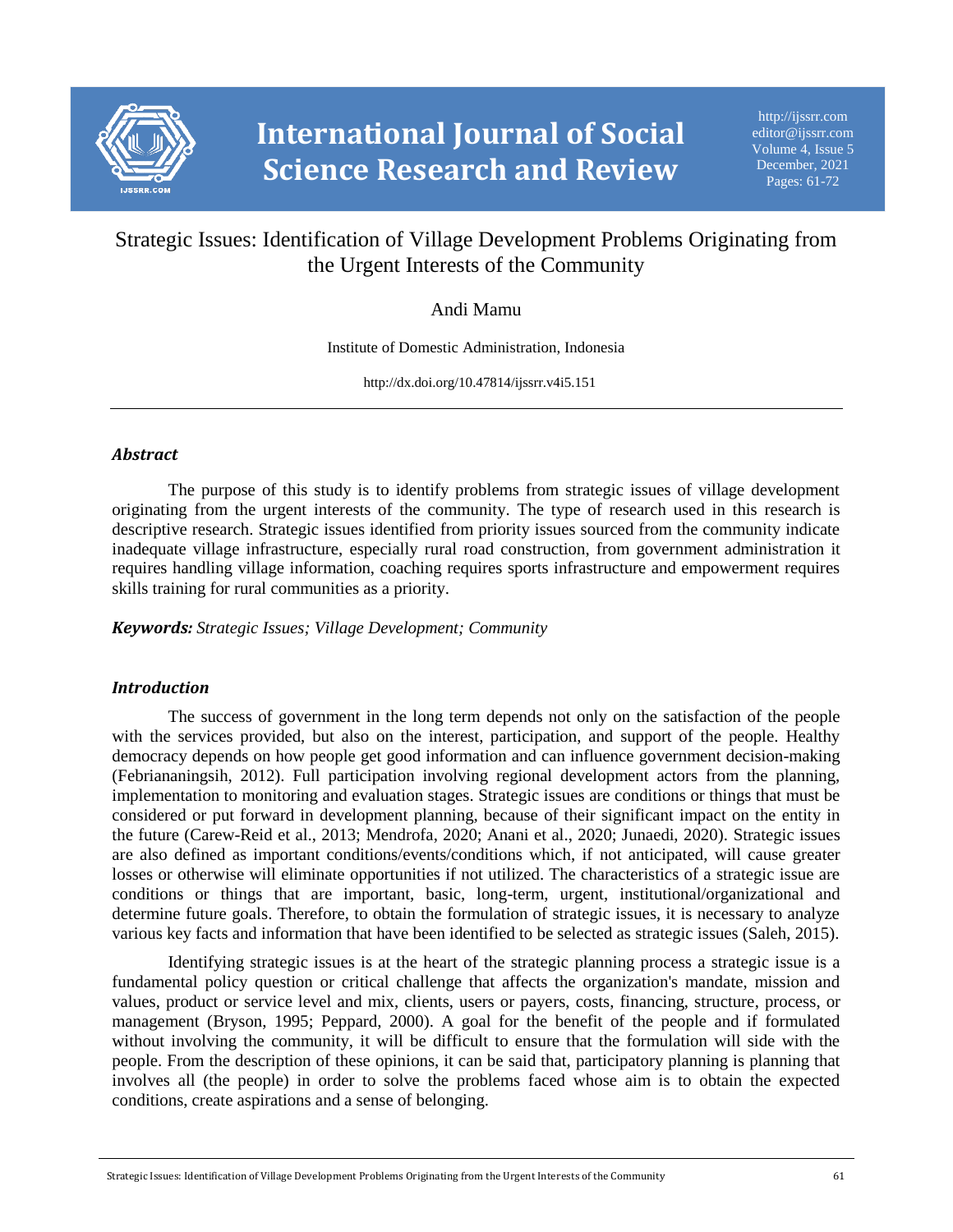

In the formulation of strategic issues, including in the process of formulating a policy, a planner or key person must pay attention to the benchmarks whether the issue is being made or will be raised for further discussion. There are several benchmarks to see whether an issue is important or not to be brought to the surface and become part of a discussion related to a policy that is received from Strategic Issues Sourced from the Community. The purpose of this study is to identify problems from strategic issues of village development originating from the urgent interests of the community.

## *Methods*

This research took place in Pintumpanua District, Wajo Regency. This research approach uses a combination model (Creswell, 2010) which is qualitative-quantitative (Mix Method). The type of research used in this research is descriptive research. The researcher took five villages as samples, namely Kaluku Village, Lauwa Village, Lompo Bulo Village, Tanrongi Village, and Tellesang Village on the grounds that the village was the result of the division of the main village so it was interesting to see the strategic issues that were developing in it. The data collection technique used in this study is observation by making direct observations in the field according to the object under study, then direct interviews with informants using interview guidelines and documentation.

## *Results and Discussion*

### **Identification of Strategic Issues Sourced from the Community**

To provide an overview of the identification of strategic issues in village development in Pitumpanua District, Wajo Regency, data collection was carried out through questionnaires related to a number of respondents' responses regarding priority issues that were considered the most urgent and required immediate treatment, development programs that were deemed to be most in need of attention from the public. government, government administration programs that are deemed to need the government's attention, community development programs that are considered to be most in need of government attention, and community empowerment programs that are considered to be most in need of government attention. For a clearer description of the identification of strategic issues originating from the community, it can be described as follows:

#### **Problems that are considered the most urgent and require immediate treatment**

To identify the problems that are considered the most urgent and require immediate treatment, these problems can be described in three main priorities from a number of respondents' answers which can be presented as follows:

| N <sub>0</sub> | <b>Village problems</b>                | <b>Priority 1</b> |          | <b>Priority 2</b> |                | <b>Priority 3</b> |                | <b>Total</b><br><b>Score</b> | Rank         |
|----------------|----------------------------------------|-------------------|----------|-------------------|----------------|-------------------|----------------|------------------------------|--------------|
|                |                                        | F                 | s(fx3)   | f                 | s(fx2)         | f                 | s<br>(fx1)     |                              |              |
|                | Drainage                               | 5                 | 15       | 2                 | 4              | $\theta$          | $\overline{0}$ | 19                           | WE           |
|                | There must be<br>village deliberation. | $\theta$          | $\Omega$ |                   | $\overline{2}$ | $\theta$          | $\overline{0}$ | $\overline{2}$               | <b>XIV</b>   |
|                | village road                           | 7                 | 21       | 11                | 22             | $\theta$          | $\Omega$       | 43                           | IV           |
|                | farm road                              | 10                | 30       | 9                 | 18             | 3                 | 3              | 51                           | $\mathbf{I}$ |
|                | less empowerment<br>cadres             |                   | 15       | $\theta$          | $\Omega$       | $\overline{2}$    | 2              | 17                           | <b>VIII</b>  |

**Table 1. Priority of Problems Considered Urgent and Requires Immediate Handling According to Respondents**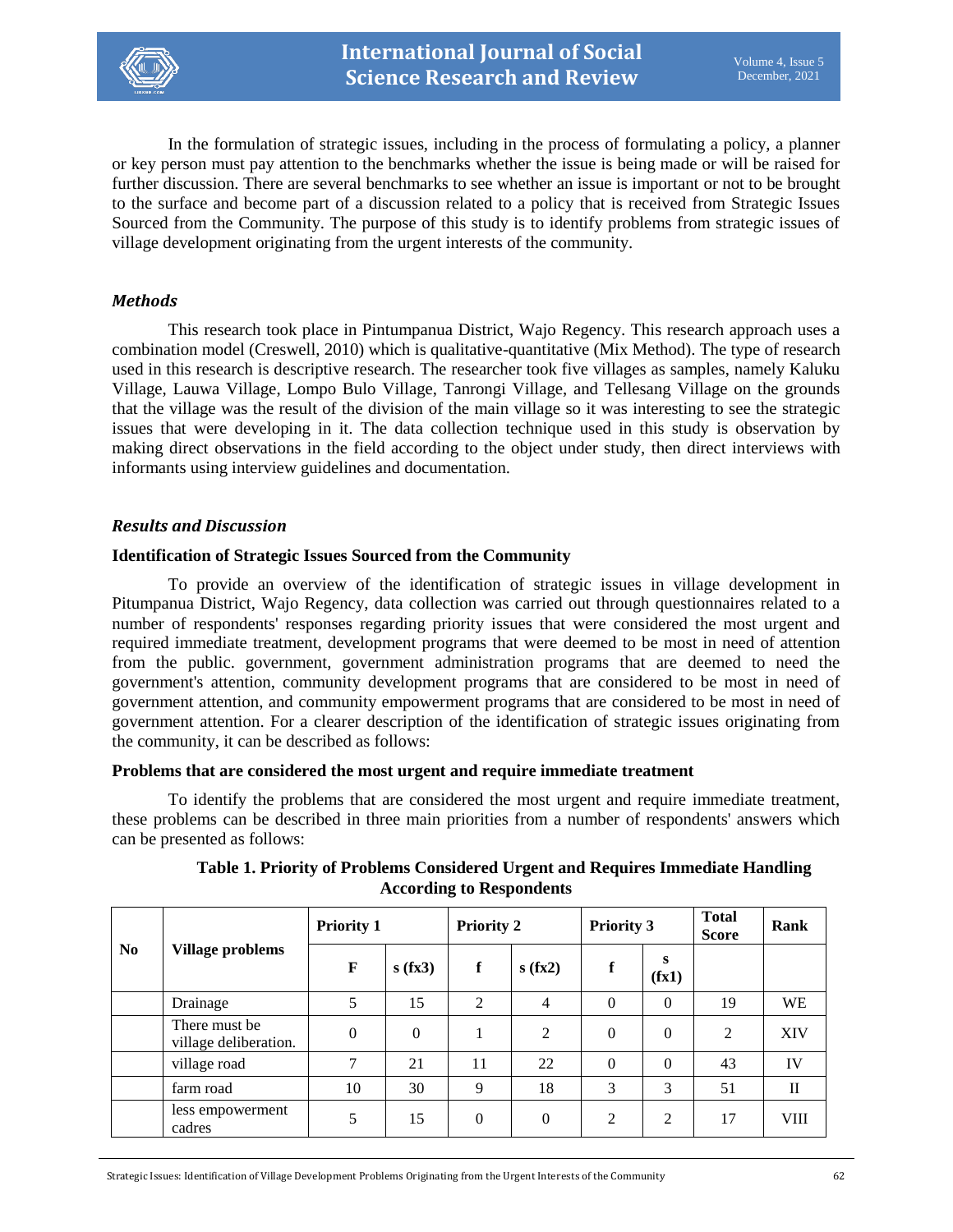

| 6  | revamping the<br>village office                            | $\mathbf{0}$ | $\boldsymbol{0}$ | $\overline{2}$ | 4              | 3              | 3            | 7              | XI          |
|----|------------------------------------------------------------|--------------|------------------|----------------|----------------|----------------|--------------|----------------|-------------|
| 7  | cadet coral                                                | $\Omega$     | $\Omega$         |                | 2              | $\Omega$       | $\Omega$     | $\overline{2}$ | XV          |
| 8  | Health                                                     | 1            | 3                | 5              | 10             | 1              | 1            | 14             | IX          |
| 9  | streetlight                                                | 2            | 6                | $\mathbf{1}$   | $\overline{2}$ | $\Omega$       | $\Omega$     | 8              | X           |
| 10 | Education                                                  | 3            | 9                | 4              | 8              | 1              |              | 18             | <b>VII</b>  |
| 11 | There needs to be<br>PKK cadres.                           |              | 3                | $\mathbf{0}$   | $\mathbf{0}$   | $\overline{0}$ | $\mathbf{0}$ | 3              | <b>XIII</b> |
| 12 | Pumping                                                    | 4            | 12               | 5              | 10             | 1              | 1            | 23             | In          |
| 13 | clean water<br>facilities                                  | 11           | 33               | 6              | 12             | 3              | 3            | 48             | Ш           |
| 14 | Village facilities<br>and infrastructure<br>are inadequate | 26           | 78               |                | 2              | $\mathbf{0}$   | $\mathbf{0}$ | 80             | I           |
| 15 | School                                                     | $\Omega$     | $\Omega$         | $\Omega$       | $\Omega$       | 5              | 5            | 5              | XII         |
| 16 | Did not Answer                                             |              | 3                | 28             | 56             | 57             | 57           | 116            | NO          |

Source: Primary Data Processed Results, 2016

Based on table 4.7. shows that there are priority problems that are considered urgent if seen in the table above it can be seen that the respondents' answers are in the first priority, showing 26 respondents answered that village infrastructure is inadequate, then clean water facilities, there are 11 respondents who answered as a general problem of first priority, and agricultural roads. 10 respondents answered as the first priority scale that is urgent and requires immediate treatment.

Furthermore, the problems that are considered the most urgent and require immediate treatment in the second priority scale based on the respondents' responses are rural roads with 11 respondents' answers, then followed by farming roads which are in second position with 9 respondents' answers and 6 respondents with clean water facilities.

Furthermore, the problems that are considered the most urgent and require immediate treatment in the third priority scale are the problems of schools in the village with 5 respondents placing the third priority problem as well as farming roads, village offices that need to be addressed, and clean water facilities which have 3 respondents each.

| Level          | <b>Shoes</b> | Village problems                                     |
|----------------|--------------|------------------------------------------------------|
| 1              | 80           | Village facilities and infrastructure are inadequate |
| $\overline{2}$ | 51           | farm road                                            |
| 3              | 48           | clean water facilities                               |
| 4              | 43           | village road                                         |
| 5              | 23           | Pumping                                              |
| 6              | 19           | Drainage                                             |
| 7              | 18           | Education                                            |
| 8              | 17           | less empowerment cadres                              |
| 9              | 14           | Health                                               |
| 10             | 8            | streetlight                                          |
| 11             | 7            | revamping the village office                         |
| 12             | 5            | School                                               |
|                |              |                                                      |

**Table 2. Urgent** Issue **Priority Ranking** based on **Scoring results**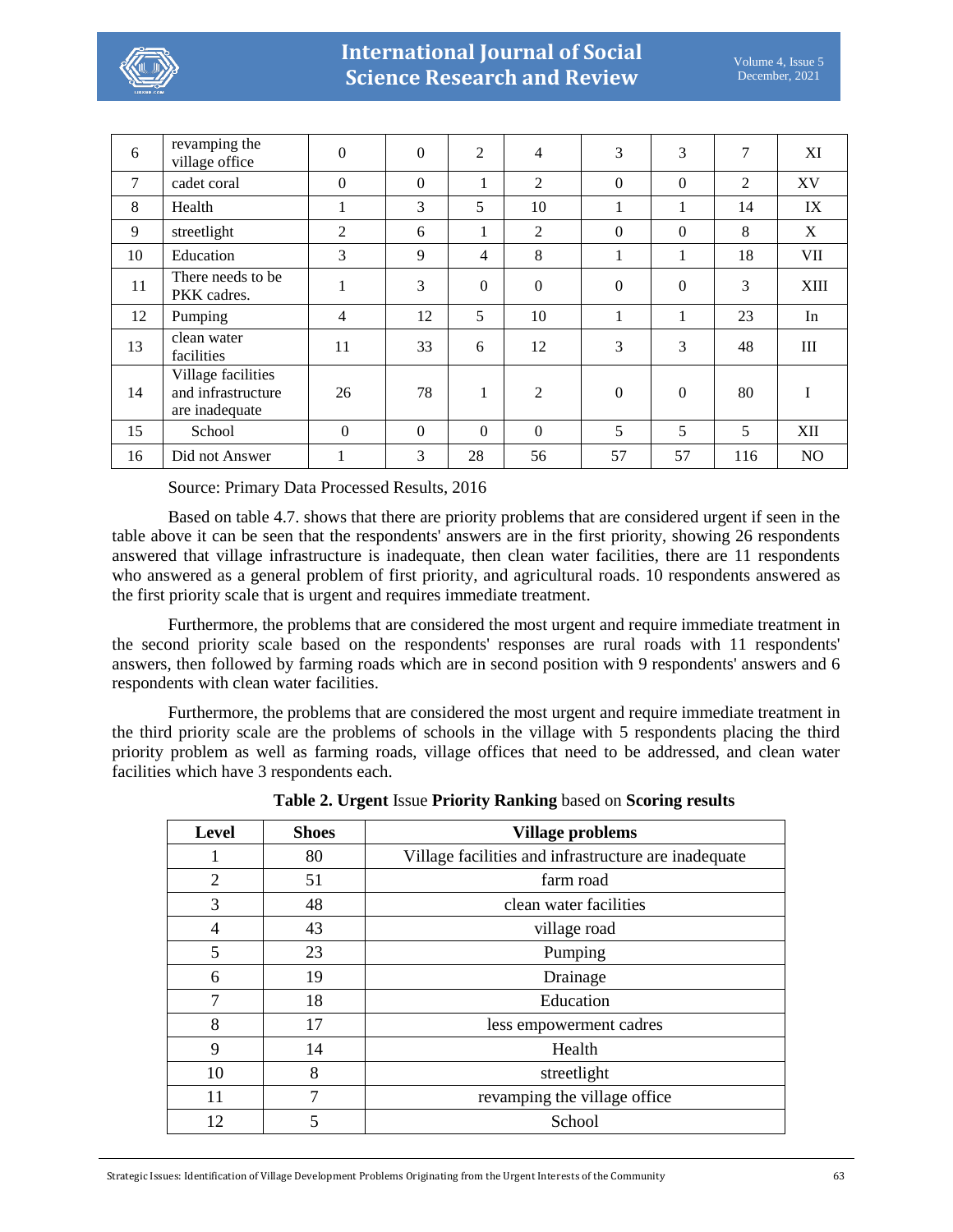

|  | There needs to be PKK cadres.       |
|--|-------------------------------------|
|  | There must be village deliberation. |
|  | cadet coral                         |

Source: Primary Data Processed Results, 2016

From a number of respondents' responses to the priority issues that are considered the most urgent and require immediate treatment, seen from the priority scale, there are variations in respondents' responses that show various priorities but are based on the order of priority in table 4.8. it can be seen that the respondents' responses indicate inadequate village infrastructure on the first priority with a total score of 80 then on the second priority scale, namely rural roads or farm roads is the second priority with a total score of 51 and the problem of clean water facilities with a total score of 48 is in the problem placed on the third priority.

Village infrastructure is a top priority, this is in accordance with the results of an interview with an informant from the Head of the Village LPMD, Pitumpanua District, Wajo Regency who said:

"The conditions that need to be made a priority, namely farm roads and rural roads are still not paved some roads here so that vehicle lanes become easier and more effective" (interview on April 13, 2016)

Then one of the other informants also gave the same description of the Telessang Village Community saying that:

"The trail needs attention to facilitate the activities of villagers in addition to clean water infrastructure facilities also need attention by the government" (interview dated April 13, 2016)

Based on the interview excerpt above, it can be seen that village infrastructure in the form of footpaths and clean water infrastructure is a top priority and needs serious attention and immediate handling from the government.

#### **Development Programs that are considered the most in need of attention from the government**

In order to identify problems in the development program that are considered to be most in need of attention from the government, the authors describe three main priorities from a number of respondents' responses regarding problems in the development program that need attention. For more details can be presented in the following table:

| N <sub>0</sub> | <b>Village problems</b>  |              | <b>Priority 1</b> |                | <b>Priority 2</b> |                | <b>Priority 3</b> |                              | Level        |
|----------------|--------------------------|--------------|-------------------|----------------|-------------------|----------------|-------------------|------------------------------|--------------|
|                |                          |              | S<br>(fx3)        |                | S<br>(fx2)        |                | S<br>(fx1)        | <b>Total</b><br><b>Score</b> |              |
| 1              | Drainage                 | 7            | 21                | 7              | 14                | $\Omega$       | $\mathbf{0}$      | 35                           | <b>WE</b>    |
| $\overline{2}$ | gotong royong            | $\mathbf{0}$ | $\theta$          | 1              | 2                 | $\overline{2}$ | $\overline{2}$    | $\overline{4}$               | X            |
| 3              | country road             | 19           | 57                | 15             | 30                | $\theta$       | $\mathbf{0}$      | 87                           | I            |
| 4              | Path                     | $\Omega$     | $\theta$          | $\Omega$       | $\theta$          | $\overline{2}$ | 2                 | $\overline{2}$               | XII          |
| 5              | farm road                | 18           | 54                | 9              | 18                | $\overline{4}$ | 4                 | 76                           | $\mathbf{I}$ |
| 6              | Health                   | 4            | 12                | 6              | 12                | $\overline{0}$ | $\overline{0}$    | 24                           | <b>VIII</b>  |
| 7              | streetlight              | 2            | 6                 | 10             | 20                | $\theta$       | $\Omega$          | 26                           | VII          |
| 8              | Village development      | $\mathbf{0}$ | $\Omega$          | 1              | 2                 |                | $\overline{0}$    | 2                            | <b>XIII</b>  |
| 9              | construction of posyandu | $\Omega$     | $\theta$          | $\overline{0}$ | $\Omega$          | 1              | 1                 |                              | <b>XIV</b>   |

**Table 3. Priority of Village Development Problems According to Respondents**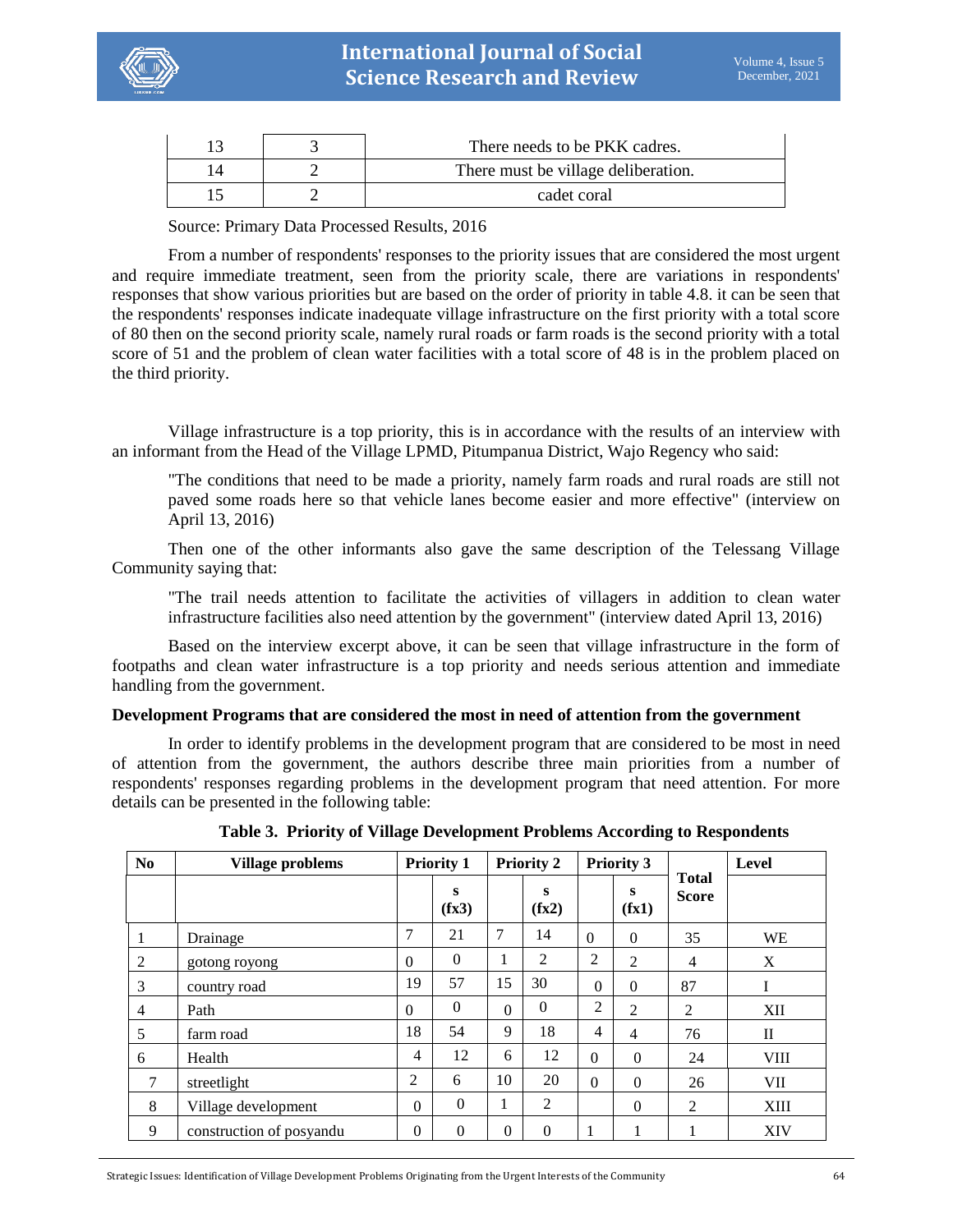

| 10 | Education                    | $\Omega$ | 0        | $\theta$ |    | 6  | h  |    | IX |
|----|------------------------------|----------|----------|----------|----|----|----|----|----|
| 11 | Pumping                      | Q        | 27       | 4        | 8  |    |    | 36 | In |
| 12 | fertilizer for the community | $\theta$ |          | 2        | 4  |    |    |    | XI |
| 13 | clean water facilities       | 10       | 30       | 5        | 10 | -  |    | 47 | Ш  |
| 14 | School                       |          | 21       | 10       | 20 | 5  |    | 46 | IV |
| 15 | Did not answer               | 0        | $\Omega$ | $\sigma$ | 12 | 48 | 48 | 60 | NO |

Source: Primary data processing results, 2016

Based on the data in table 4.9. It can be seen that the development problem that appears as the first priority scale is rural roads with a total of 19 respondents who answered as the first priority for village development, followed by farming roads with a total of 18 people and clean water facilities as many as 10 people so that they are ranked third on the first priority scale.

Furthermore, the problem of village development in the second priority scale based on the responses of respondents placing rural roads as the second priority in development problems with a response of 15 people, then street lights and schools received responses from 10 respondents each.

Furthermore, the problem of village development in the third priority scale based on the respondents' responses, namely clean water facilities with a total of 7 respondents' responses, then the problem of education with a total of 6 respondents' responses to schools and 5 respondents who answered as the third priority problem in village development issues in Pitumpanua District, Wajo Regency. .

To see in general the order of the priority scale of village development in Pitumpanua District, Wajo Regency, can be seen in the following table:

| <b>Level</b>   | <b>Shoes</b>   | <b>Village problems</b>      |
|----------------|----------------|------------------------------|
| 1              | 87             | country road                 |
| 2              | 76             | farm road                    |
| 3              | 47             | clean water facilities       |
| $\overline{4}$ | 46             | School                       |
| 5              | 36             | Pumping                      |
| 6              | 35             | Drainage                     |
| 7              | 26             | streetlight                  |
| 8              | 24             | Health                       |
| 9              | 6              | Education                    |
| 10             | 4              | gotong royong                |
| 10             | 4              | fertilizer for the community |
| 11             | $\overline{2}$ | Path                         |
| 11             | $\overline{2}$ | Village development          |
| 12             | 1              | construction of posyandu     |

**Table 4. Priority Ranking of Development Issues based on Scoring Results**

Source: Primary data results, 2016

From a number of respondents' responses regarding the priority of village development problems, seen from the priority scale, there are variations in respondents' responses that show various priorities, but the results of the scoring of development problems show that rural road development is on the first priority with a total score of 87 then on the second priority scale, namely farm roads with a total score of 87. 76 and clean water facilities with a total score of 47 are on the third priority scale.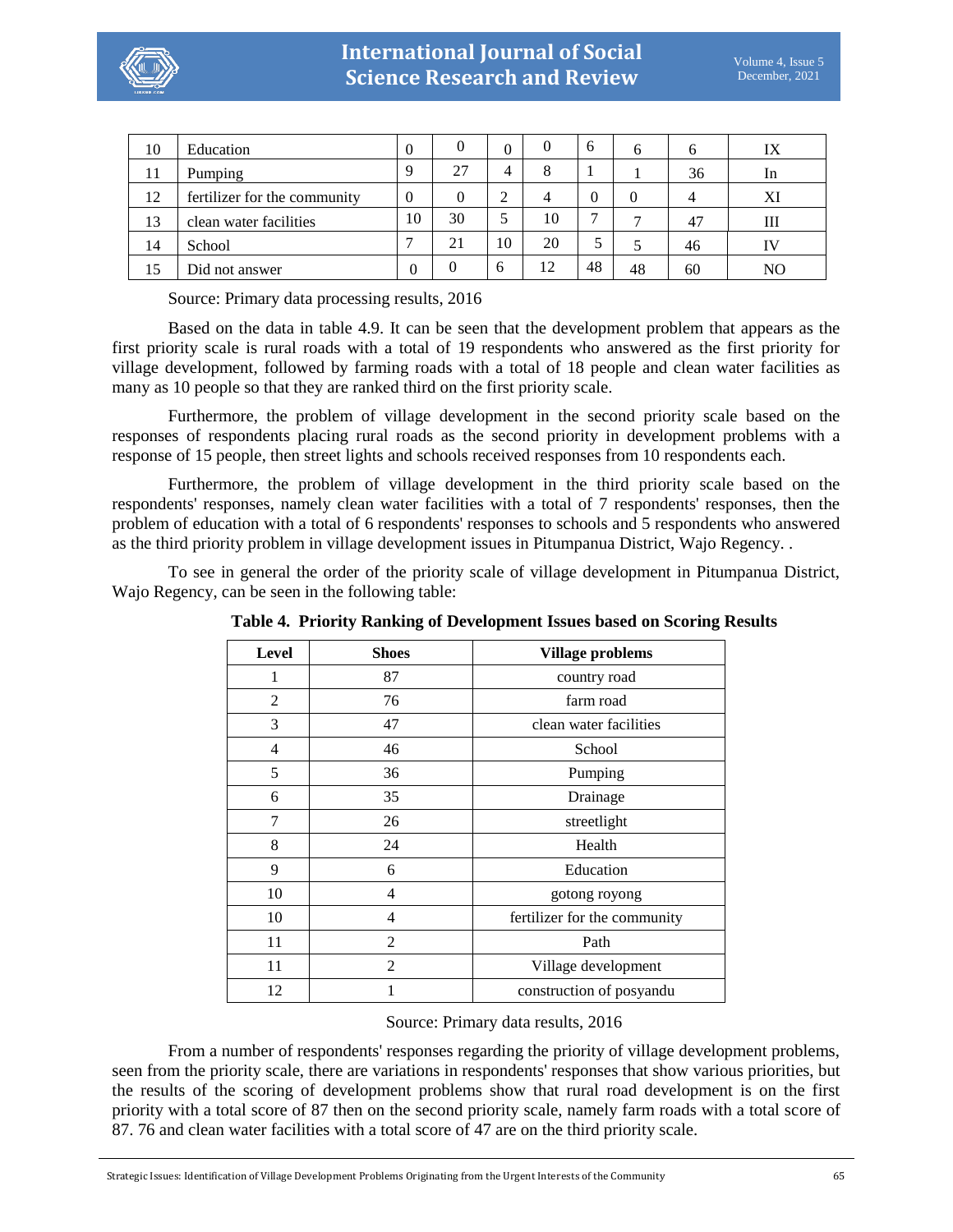

The priority of village development is also illustrated from a number of interview quotes, one of the Lauwa Village Farmers who said:

"The village road that we go through every need to be repaired is difficult if we want to pass if the rainy season is also important to facilitate travel and strengthen the results of the farm" (interview on April 12, 2016)

The same thing was stated by the Tellesang Village Community who said that:

"The need for road construction in the village I think is the most urgent because it will make it easier for farmers and the transportation of agricultural products that are directly to the factory or to the farmers' homes to be processed themselves so that it can be faster" (interview on April 12, 2016)

Based on the results of the interviews above, it can be seen that the priority in village development is the construction of rural roads that can facilitate the activities of farmers and rural communities. This condition is illustrated by the results of the questionnaire showing the priority of village roads being placed on the first and second priority scales.

Government Administration Programs deemed necessary to receive government attention

To identify problems in government administration programs that are considered to need government attention, the authors describe three main priorities from a number of respondents' responses regarding problems in government administration that are considered to need government attention. For more details can be presented in the following table:

|                 |                                            | <b>Priority 1</b> |            |                | <b>Priority 2</b> |          | <b>Priority 3</b> |                              |                |
|-----------------|--------------------------------------------|-------------------|------------|----------------|-------------------|----------|-------------------|------------------------------|----------------|
| N <sub>0</sub>  | <b>Village problems</b>                    | f                 | S<br>(fx3) | f              | S<br>(fx2)        | F        | s<br>(fx1)        | <b>Total</b><br><b>Score</b> | Rank           |
| 1               | Assistance to the poor                     | 5                 | 15         | $\Omega$       | $\Omega$          | $\Omega$ | $\theta$          | 15                           | In             |
| $\overline{2}$  | There is no village information.           | 11                | 33         | $\Omega$       | $\Omega$          | $\Omega$ | $\Omega$          | 33                           | I              |
| 3               | Evaluation is not good.                    | $\Omega$          | $\Omega$   | 3              | 6                 | $\Omega$ | $\theta$          | 6                            | VII            |
| $\overline{4}$  | Village information is not well<br>managed | 4                 | 12         | 5              | 10                | $\Omega$ | $\theta$          | 22                           | IV             |
| 5               | Village cooperation has not<br>been good.  | $\Omega$          | $\theta$   | $\Omega$       | $\Omega$          |          | 1                 |                              | <b>VIII</b>    |
| 6               | Community participation in<br>deliberation | $\theta$          | $\Omega$   | $\Omega$       | $\Omega$          |          |                   | 1                            | IX             |
| $7\phantom{.0}$ | Data collection is not good                | 7                 | 21         |                | $\overline{2}$    |          |                   | 24                           | III            |
| 8               | setting village boundaries                 | 5                 | 15         | 6              | 12                | $\Omega$ | $\Omega$          | 27                           | $\mathbf{I}$   |
| 9               | improving community service                | 3                 | 9          | $\overline{2}$ | $\overline{4}$    | 1        | 1                 | 14                           | <b>WE</b>      |
| 10              | Did not answer                             | 41                | 123        | 59             | 118               | 72       | 72                | 313                          | N <sub>O</sub> |

**Table 5. Priority of Village Governance Issues According to Respondents**

## Source: Primary data processing results, 2016

Based on the data in table 4.11. It can be seen that problems in government administration that are considered to need attention, namely the absence of village information has received the attention of respondents, a total of 11 people is the highest in the first priority scale of governance issues, then data collection is not good with a percentage of 7 respondents and assistance to the poor and the determination of village boundaries is in third place with 5 respondents' answers.

Furthermore, the problem of government administration in the second priority scale based on respondents' responses consists of determining village boundaries with the respondents' answers being 6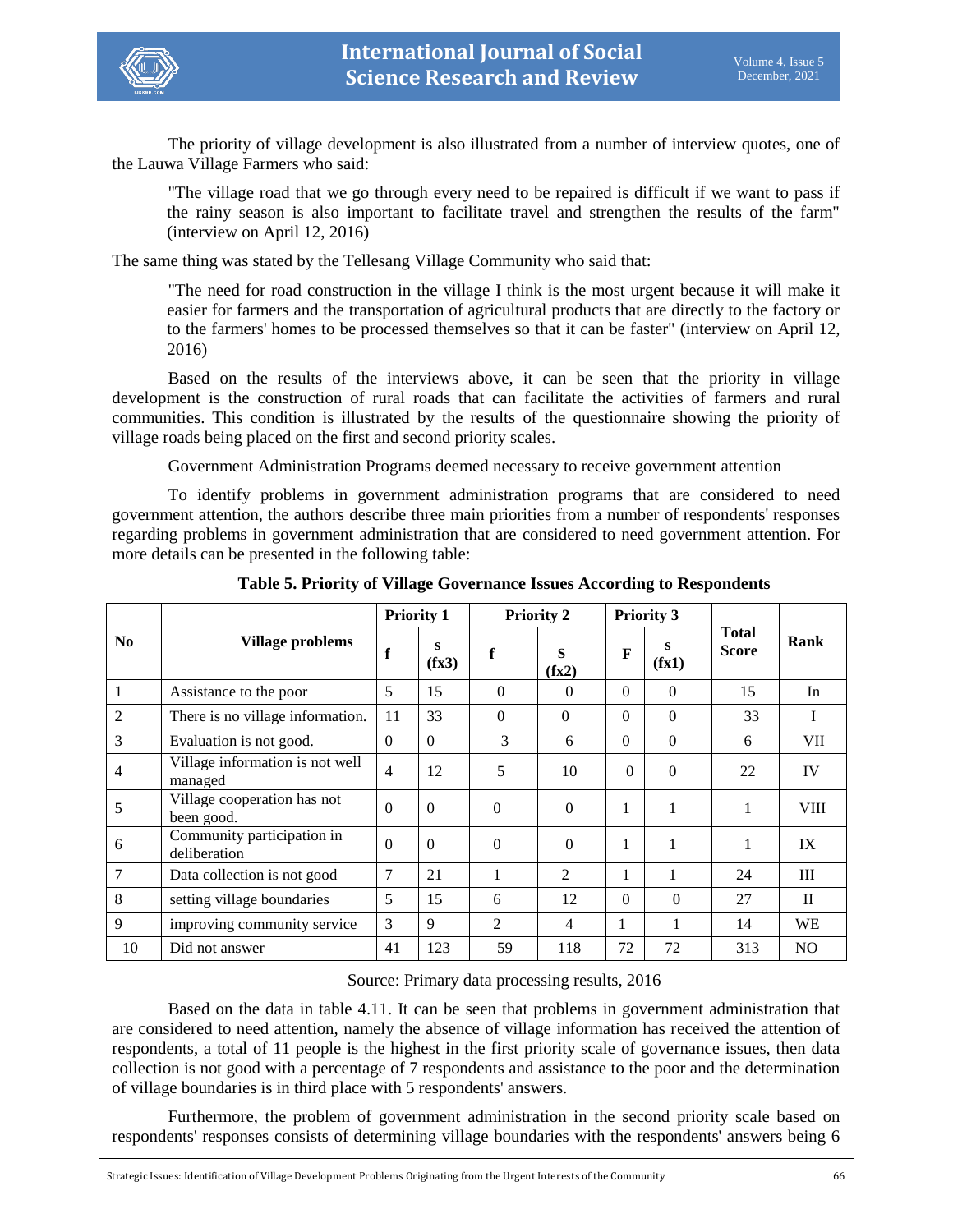

people, then village information is not being managed properly, 5 respondents and village evaluation is not good, 3 respondents.

Furthermore, the problem of governance in the third priority scale based on respondents' responses, namely cooperation between villages with the respondent's answer being 1 respondent as well as community participation, service improvement, and poor village data collection.

| <b>Level</b>   | <b>Shoes</b> | Village problems                        |
|----------------|--------------|-----------------------------------------|
|                | 33           | There is no village information.        |
| $\overline{2}$ | 27           | setting village boundaries              |
| 3              | 24           | Data collection is not good             |
| 4              | 22           | Village information is not well managed |
| 5              | 15           | Assistance to the poor                  |
| 6              | 14           | improving community service             |
| 7              | 6            | Evaluation is not good.                 |
| 8              |              | Village cooperation has not been good.  |
| 9              |              | Community participation in deliberation |

**Table 5. Priority Ranking of Development Issues based on Scoring Results**

Source: Primary data processing results, 2016

From a number of respondents' responses regarding the priority of problems in government implementation programs that are considered to need attention, seen from the priority scale, there are various priorities but based on table 4.12. it can be seen that the absence of village information with a total score of 33 is the first priority scale then on the second priority scale, namely the determination of village boundaries with a total score of 27 and village data collection that is not yet good with a total score of 22 is on the third priority scale of government administration in Pitumpanua District, Wajo Regency.

Priority in the administration of village government which is considered urgent, namely village information which is considered to need attention, this is in accordance with the views of the Tellesang Village informant who said:

"information is needed by the public to be conveyed to the government, information that develops in order to fulfill the needs of the community" (interview dated April 23, 2016)

Another informant from Lauwa Village said:

"The management of village information does not yet exist, while it is necessary for the community to be able to know the implementation of the existing village government" (interview dated April 12, 2016)

Furthermore, another informant from Tellesang village community said:

"Village information for the community is needed to know the management of village funds that need to be known by the village development observer community" (interview dated Aril 23, 2016).

Based on the results of the interviews above, it can be seen that the administration of government that needs immediate attention and handling from the government is village information so that the community can know the implementation of village governance and the management of village funds.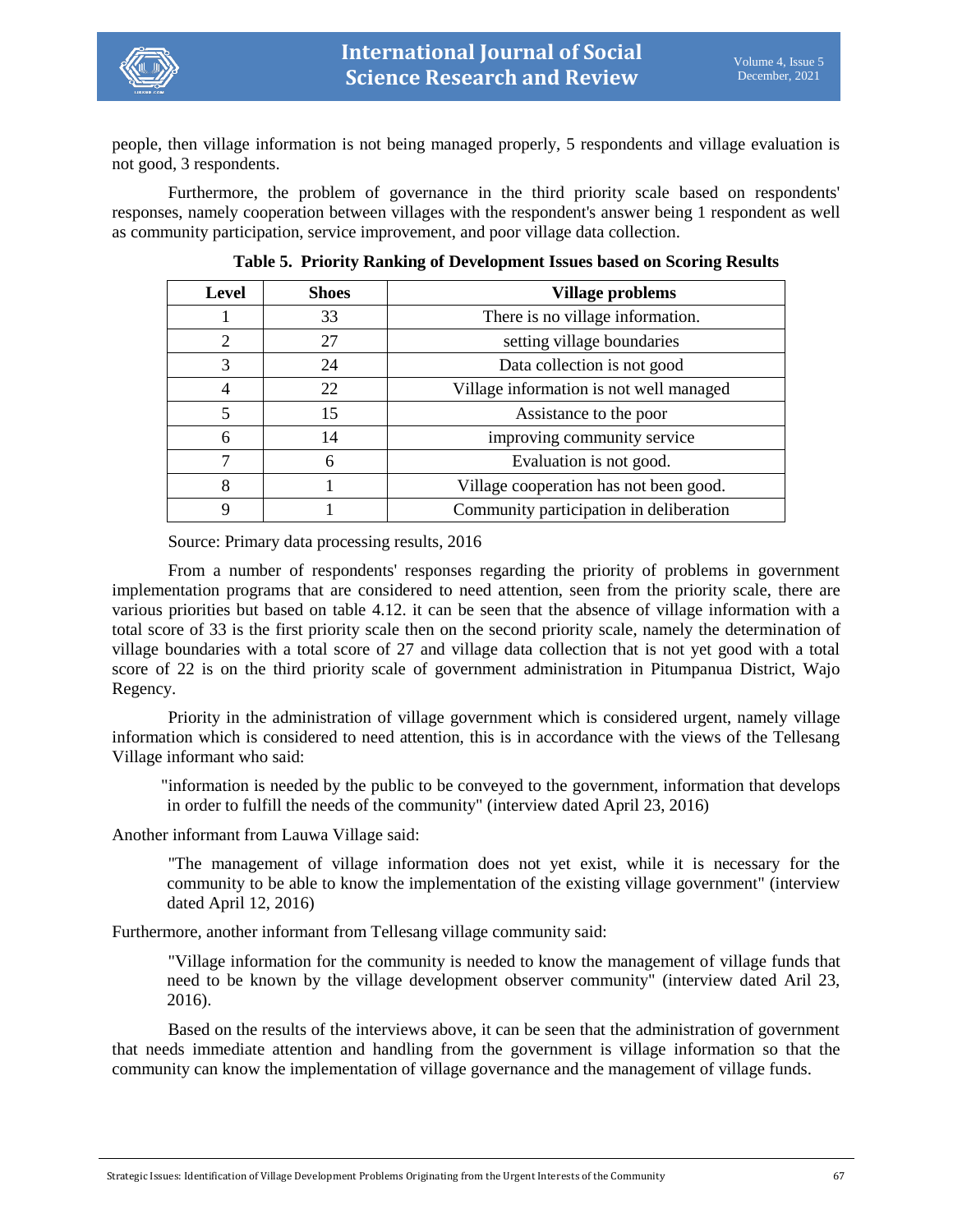

#### **The Community Development Program that is considered the most in need of government attention**

To identify problems in the Community Development Program which are deemed to need government attention, the authors describe three main priorities from a number of respondents' responses to problems in the community development program that are considered to need government attention. For more details can be presented in the following table:

|                 | Village problems                              |                | <b>Priority 1</b> |          | <b>Priority 2</b> |                | <b>Priority 3</b> |                       |                |
|-----------------|-----------------------------------------------|----------------|-------------------|----------|-------------------|----------------|-------------------|-----------------------|----------------|
| N <sub>0</sub>  |                                               |                | s<br>(fx3)        |          | S<br>(fx2)        |                | S<br>(fx1)        | Total<br><b>Score</b> | Rank           |
| $\mathbf{1}$    | Security and peace of the village             | 18             | 54                | 16       | 32                | 7              | 7                 | 93                    | $\mathbf{I}$   |
| 2               | Construction of pkk secretariat<br>& LPMD     | 3              | 9                 | $\Omega$ | $\theta$          | $\Omega$       | $\theta$          | 9                     | In             |
| 3               | The construction of the younger<br>generation | $\overline{0}$ | $\Omega$          | $\Omega$ | $\Omega$          | 2              | $\overline{2}$    | 2                     | WE             |
| $\overline{4}$  | art development                               | 11             | 33                | 8        | 16                | 4              | $\overline{4}$    | 53                    | <b>IV</b>      |
| $5\overline{)}$ | sports coaching                               | 15             | 45                | 6        | 12                | $\overline{2}$ | 2                 | 59                    | Ш              |
| 6               | sports facilities and<br>infrastructure       | 25             | 75                | 31       | 62                | $\Omega$       | $\theta$          | 137                   |                |
| $\overline{7}$  | Did not answer                                | $\overline{4}$ | 12                | 15       | 30                | 61             | 61                | 103                   | N <sub>O</sub> |

## **Table 6. Priority Issues of Community Government Village Government According to Respondents**

Source: Primary Data Processing Results, 2016

Based on the data in table 4.13. it can be seen that the problem of community development that shows the first priority with the highest percentage is sports infrastructure with a total of 25 respondents' answers, followed by village security and peace of 18 respondents and sports coaching a total of 15 respondents.

Furthermore, the problem of community development programs in the second priority scale based on respondents' responses, namely sports facilities and infrastructure with a total of 31 respondents, 16 respondents for village security and peace and 8 respondents for arts development.

Furthermore, the problem of community development in the third priority scale based on the responses of respondents, village security and peace is in the third priority with a total of 7 respondents, art development is 4 people and sports development and youth generation development are 2 respondents each.

To see an outline of the priority scale of village community development in Pitumpanua District, Wajo Regency, it can be seen in the following table:

**Table 7. Priority Ranking of Community Coaching Issues Based on Score Results**

| Level | -<br><b>Shoes</b> | <b>Village problems</b>                    |
|-------|-------------------|--------------------------------------------|
|       | 137               | sports facilities and infrastructure       |
|       | 93                | Security and peace of the village          |
| 2     | 59                | sports coaching                            |
|       | 53                | art development                            |
|       |                   | construction of pkk secretariat & LPMD     |
|       |                   | The construction of the younger generation |

Source: Primary Data Processing Results, 2016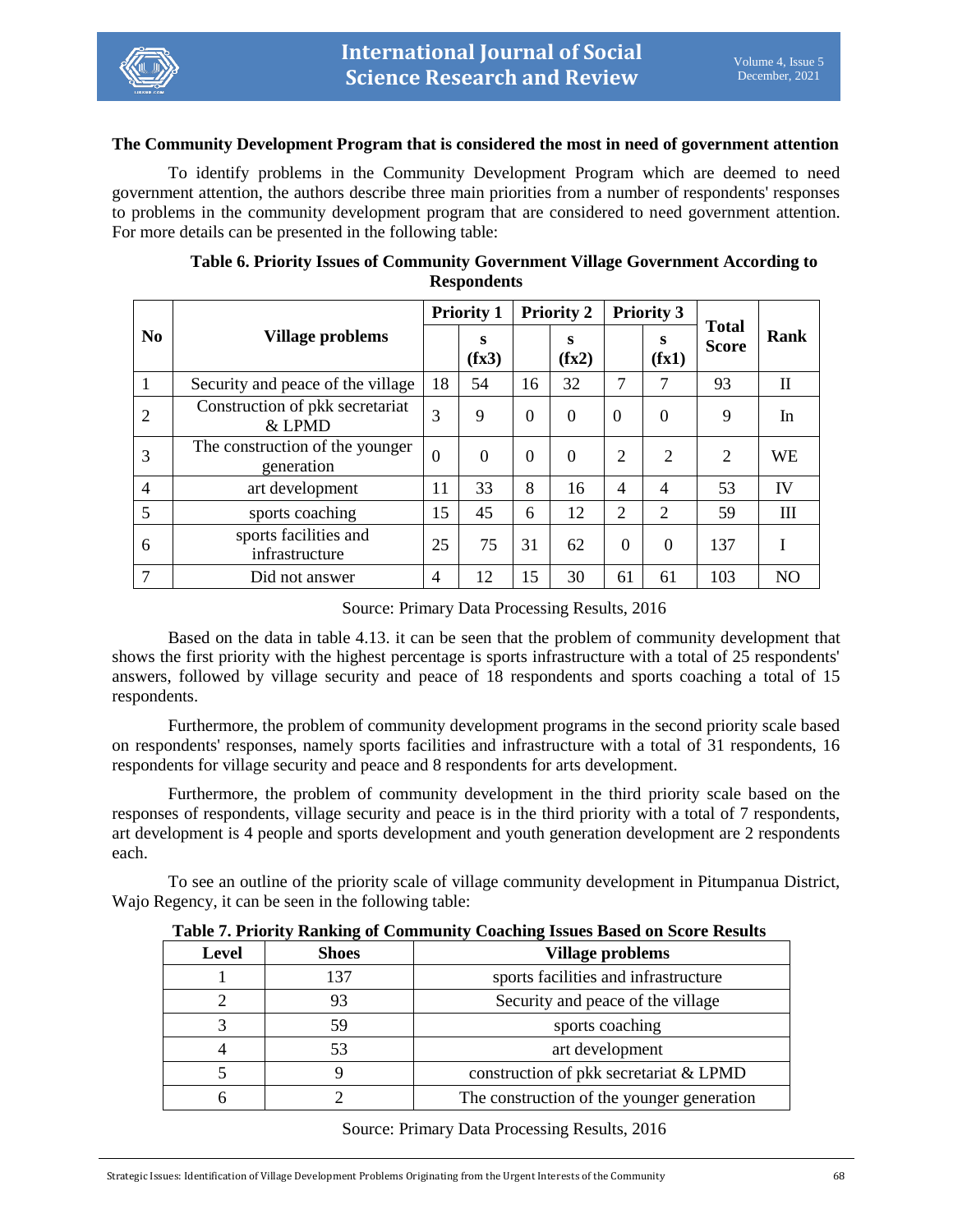

From a number of respondents' responses regarding the priority of problems in the community development program that are considered to need attention, seen from the priority scale, there are similarities in the first and second priorities, based on table 4.14. it can be seen that the sports infrastructure with a score of 137 is the highest and becomes the first priority scale then on the second priority scale there is village security and tranquility which scores 93 indicating the second priority in community development in Pitumpanua District and village peace and security and sports development are on priority third with a score of 59.

The priority in community development is the need for attention from sports infrastructure as stated by the Tellesang Village Community informant who said that:

"I think what is needed now is sports facilities, which are needed by the community, especially young people who have a hobby of sports" (interview on 12 April 2016)

Another informant from the Lauwa Village community said:

"Coaching is necessary, especially for sports, where there is not enough sports space, the football field is still often rice fields, other sports, takraw, volleyball, we also make our own field" (interview on April 12, 2016)

Based on the results of the interviews above, it can be seen that sports infrastructure is a priority in developing rural communities that need attention and immediate treatment based on the results of interviews and respondents' responses to be the first and second priority in terms of community development.

## **The Community Empowerment Program which is considered the most in need of government attention**

To identify problems in the Community Empowerment Program that are deemed to need government attention, the authors describe three main priorities from a number of respondents' responses to problems in the Community Empowerment Program which are deemed to need government attention. For more details can be presented in the following table:

|                |                                                | <b>Priority 1</b> |            |                | <b>Priority</b><br>2 |                | <b>Priority</b><br>3 | <b>Total</b>   |            |
|----------------|------------------------------------------------|-------------------|------------|----------------|----------------------|----------------|----------------------|----------------|------------|
| No.            | Village problems                               | $\mathbf f$       | S<br>(fx3) | F              | S<br>(fx2)           | f              | S<br>(fx1)           | <b>Score</b>   | Rank       |
| 1              | handicraft trainers                            | $\Omega$          | $\Omega$   | 16             | 32                   | $\Omega$       | $\Omega$             | 32             | <b>WE</b>  |
| $\overline{2}$ | training of village<br>officials               | $\overline{2}$    | 6          | $\theta$       | $\Omega$             | $\Omega$       | $\Omega$             | 6              | XI         |
| 3              | technical cadre training                       | 5                 | 15         | 9              | 18                   | 3              | $\mathcal{E}$        | 36             | IV         |
| $\overline{4}$ | training of agricultural<br>engineering cadres | 13                | 39         | 6              | 12                   | $\overline{0}$ | $\overline{0}$       | 51             | Ш          |
| 5              | seaweed technical cadre<br>training            | 1                 | 3          | $\mathfrak{D}$ | $\overline{4}$       | $\Omega$       | $\theta$             | 7              | X          |
| 6              | handicraft training                            | 1                 | 3          | $\theta$       | $\Omega$             | 7              | $\overline{7}$       | 10             | IX         |
| 7              | Skills training of<br>mothers                  | 1                 | 3          | $\theta$       | $\theta$             | $\Omega$       | $\Omega$             | 3              | <b>XIV</b> |
| 8              | community skills<br>training                   | 26                | 78         | $\theta$       | $\Omega$             | $\Omega$       | $\Omega$             | 78             | I          |
| 9              | Household skills training                      | 6                 | 18         | 7              | 14                   | $\overline{2}$ | $\overline{2}$       | 34             | In         |
| 10             | Sewing training                                | $\Omega$          | $\Omega$   | 1              | 2                    | $\Omega$       | $\Omega$             | $\overline{2}$ | XV         |
| 11             | football training                              | $\Omega$          | $\Omega$   | $\theta$       | $\theta$             | 1              | 1                    | 1              | <b>XVI</b> |

**Table 8. Priority of Village Community Empowerment Problems According to Respondents**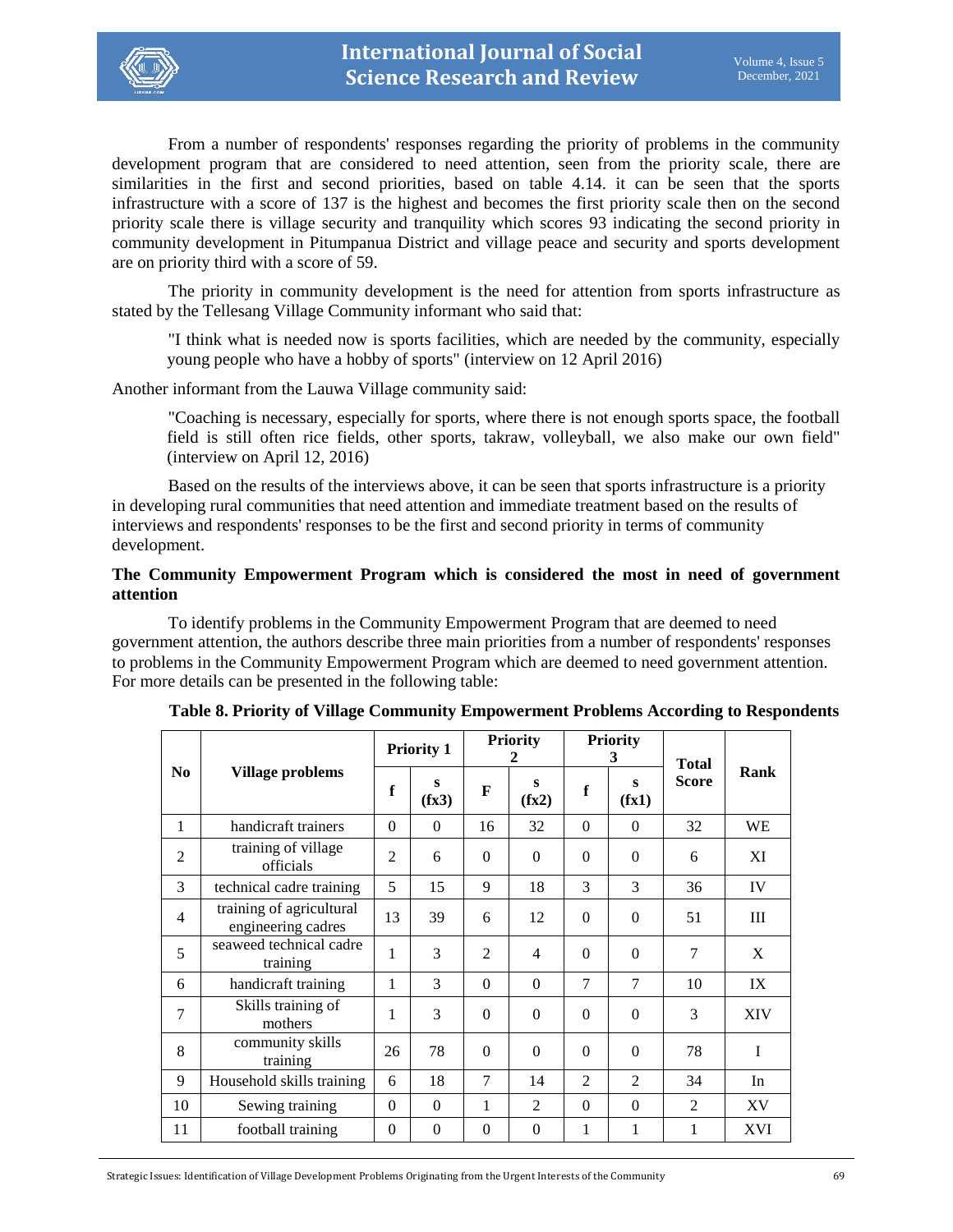

| 12 | cosmetology training                                  | $\Omega$       | $\theta$ | $\theta$       | $\theta$       |          | 1        |    | XVI            |
|----|-------------------------------------------------------|----------------|----------|----------------|----------------|----------|----------|----|----------------|
| 13 | Training for the PKK                                  | 7              | 21       | 26             | 52             | $\theta$ | $\theta$ | 73 | $\mathbf{I}$   |
| 14 | The construction of the<br>younger generation         | 4              | 12       | $\overline{2}$ | $\overline{4}$ | 6        | 6        | 22 | <b>VII</b>     |
| 15 | Coaching to be able to<br>work                        | 1              | 3        | 1              | $\overline{2}$ | $\theta$ | $\theta$ |    | <b>XIII</b>    |
| 16 | The priority of<br>empowerment does not<br>yet exist. | $\overline{2}$ | 6        | $\theta$       | $\theta$       | $\Omega$ | $\theta$ | 6  | XII            |
| 17 | There is no<br>empowerment.                           | 7              | 21       | $\Omega$       | $\theta$       | $\Omega$ | $\theta$ | 21 | VIII           |
| 18 | Did not answer                                        | $\theta$       | $\Omega$ | 6              | 12             | 56       | 56       | 68 | N <sub>O</sub> |

Based on table 4.15. it can be seen that the first priority in community empowerment that needs immediate attention and handling from the government is community skills training with 26 respondents, then agricultural technical cadre training with 13 respondents and training for PKK with 7 respondents.

Furthermore, the issue of community empowerment in the second priority scale based on respondents' responses, namely training for PKK with 26 respondents responding, then handicraft training with 16 respondents and technical cadre training with 9 respondents.

Furthermore, the problem of community empowerment in the third priority scale based on respondents' responses, namely handicraft training of 7 people, then coaching the younger generation of 6 people and training of technical cadres of 3 respondents.

To see in general the order of priority scale of village community empowerment in Pitumpanua District, Wajo Regency, can be seen in the following table:

| Level          | <b>Shoes</b>   | <b>Village problems</b>                         |  |  |
|----------------|----------------|-------------------------------------------------|--|--|
| 1              | 78             | community skills training                       |  |  |
| $\overline{2}$ | 73             | Training for the PKK                            |  |  |
| 3              | 51             | training of agricultural engineering cadres     |  |  |
| $\overline{4}$ | 36             | technical cadre training                        |  |  |
| 5              | 34             | Household skills training                       |  |  |
| 6              | 32             | handicraft trainers                             |  |  |
| 7              | 22             | The construction of the younger generation      |  |  |
| 8              | 21             | There is no empowerment.                        |  |  |
| 9              | 10             | handicraft training                             |  |  |
| 10             | 7              | seaweed technical cadre training                |  |  |
| 11             | 6              | training of village officials                   |  |  |
| 12             | 6              | The priority of empowerment does not yet exist. |  |  |
| 13             | 5              | Coaching to be able to work                     |  |  |
| 14             | 3              | Skills training of mothers                      |  |  |
| 15             | $\overline{2}$ | Sewing training                                 |  |  |
| 16             |                | football training                               |  |  |
| 16             |                | cosmetology training                            |  |  |

**Table 4.16. Priority Ranking of Community Empowerment Issues based on Score Results**

Source: Processed Results of Primary Data, 2016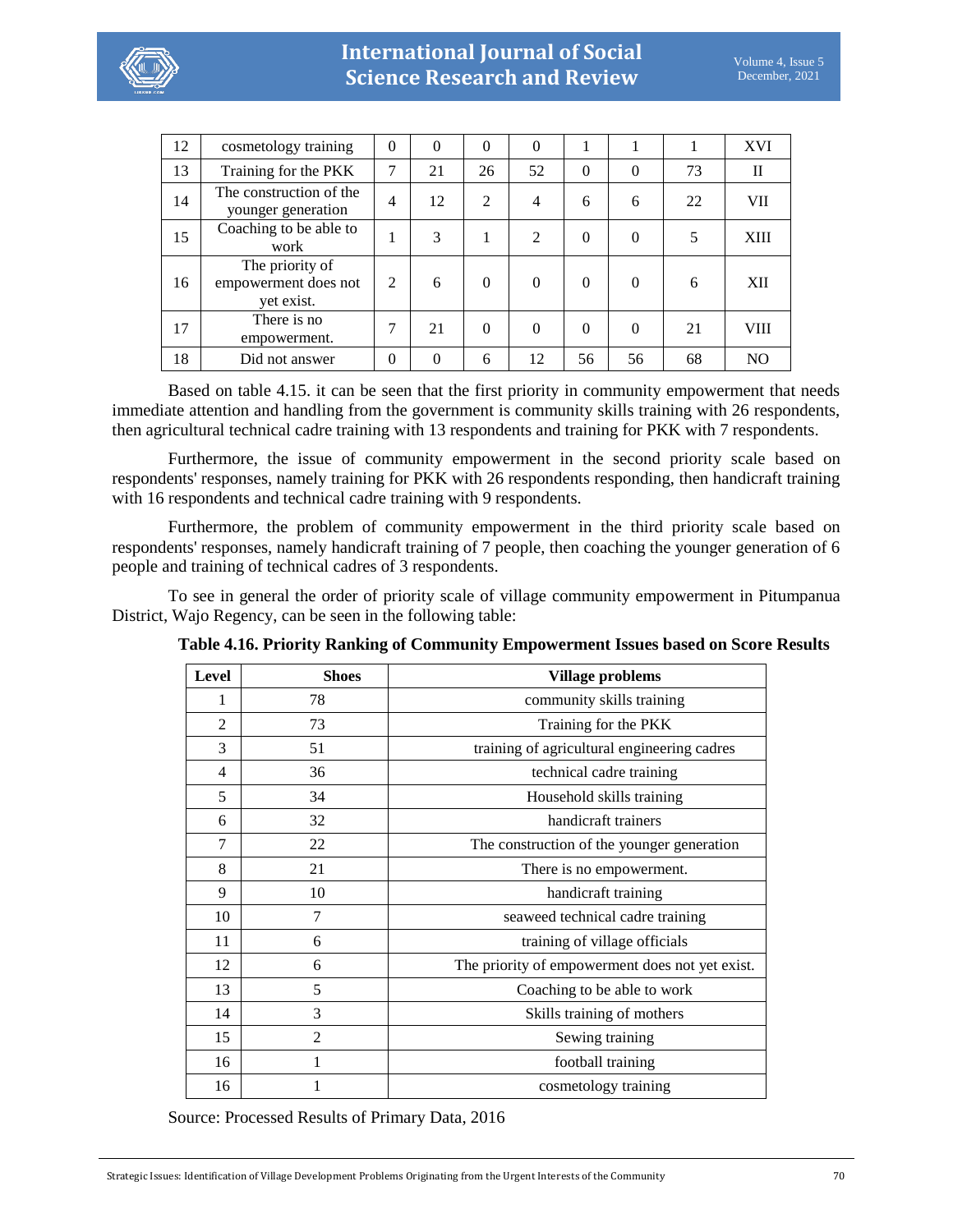

From a number of respondents' responses regarding priority problems in community empowerment programs that are considered to need attention, seen from the priority scale based on the recapitulation, it can be seen that community skills training with a total score of 78 is on the first priority scale, then in the second priority program with a total score of 76, namely training for PKK and Agricultural engineering cadre training with a score of 51 is the third priority.

Community skills training gets the highest priority scale portion, this is in accordance with the results of interviews with informants from Tellesang Village who stated that:

"Empowerment is still very lacking here, special empowerment is needed for people who do not have a job, especially in terms of agricultural management engineering skills that need to be owned by the community here" (interview on April 12, 2016)

Interview result another informant of Lawua Village who said:

"Training such as handicrafts, sewing training needs to be a community provision to be independent" (interview on 21 Aril 2016)

Based on the results of the interviews above, it can be seen that community empowerment programs that are considered to need attention are seen from the priority scale based on respondents' responses and the results of the interviews provide an understanding that in the aspect of empowerment skills training is needed, especially agricultural techniques for rural communities in the Pitumpanua subdistrict, Wajo Regency.

Overall, the strategic issues identified from the respondents' responses and the results of the interviews indicate that the priority problems that require serious attention are inadequate village infrastructure, especially farm roads, then regarding the priority of village development that requires attention and handling from the government, namely the construction of rural roads into rural areas. The main priority then in the priority in the administration of government which is the main priority that needs immediate attention and handling from the government is village information so that the community can know the administration of village government and the management of village funds, then in terms of coaching the priority, namely sports infrastructure is a priority in development of village communities that need immediate attention and handling and in terms of empowerment which needs immediate attention and handling as a top priority, namely training in skills training is needed. skills for rural communities, especially about agricultural techniques.

From the various descriptions above related to the identification of strategic issues that arise from the Village RPJMD and musrenbang as well as the identification of priority issues from the community, it can be concluded that the strategic issues that arise in the Village RPJMDes are issues of village infrastructure, education and health facilities, community facilities are still issues that It also needs attention and village security still needs attention. Likewise, strategic issues in the musrenbang raise more issues related to improving transportation facilities, water needs for farmers, improving education, health and agricultural production facilities and identifying priority issues from the community, indicating that village infrastructure facilities are inadequate, especially rural road construction. , from the administration of government requires handling of village information, coaching requires sports infrastructure and empowerment in terms of skills training for rural communities.

## *Conclusion*

Strategic issues identified from priority issues sourced from the community indicate inadequate village infrastructure, especially rural road construction, from government administration it requires handling village information, coaching requires sports infrastructure and empowerment requires skills training for rural communities as a priority. priority problems that require serious attention, namely inadequate village infrastructure, especially farm roads, then regarding village development priorities that